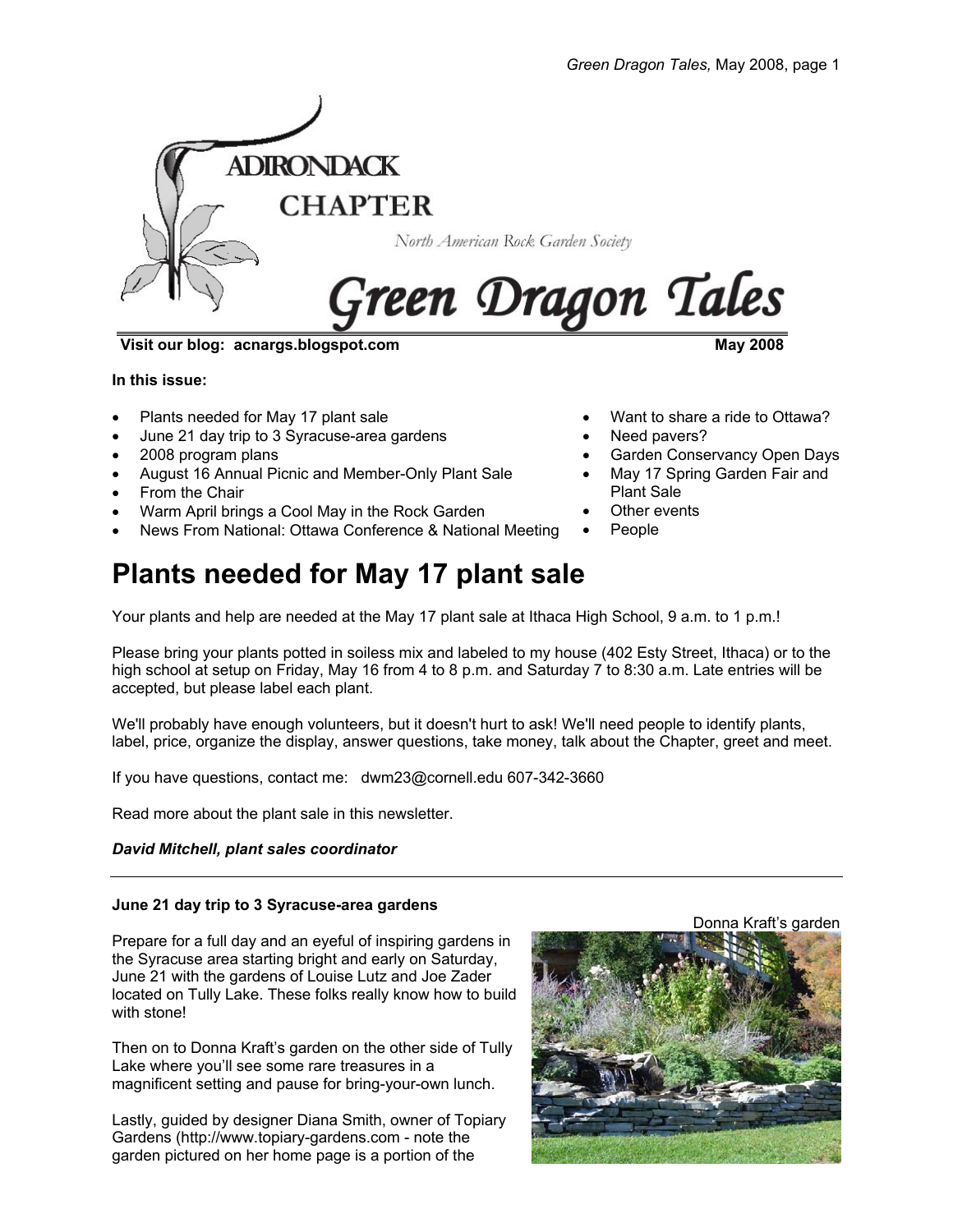garden we will see) we will visit the showplace gardens of Doc Mengel. Diana's specialty is Japanese

maples and she will bring some choice potted specimens available for purchase.

A side trip to Watson's Greenhouse in LaFayette before heading to our respective homes is highly recommended, if time allows. They carry lots of rock garden plants and display inspiring sculptural hypertufa pieces created by Art Friedl.

If you plan to join us, please contact Donna Kraft (dkraft@twcny.rr.com or 315-696-8626) for the itinerary and directions as well as to arrange carpooling. As a courtesy we also need to let our hosts know how many guests to expect.



Lutz-Zader garden

## **2008 program plans**

Here are the plans for the rest of 2008. See ACNARGS blog for more info: **acnargs.blogspot.com**

- **May 17:** Plant Sale, Ithaca High School, 9 a.m. to 1 p.m.
- **June 21:** Day trip to 3 Syracuse-area gardens. More info and itinerary, contact Donna Kraft: dkraft@twcny.rr.com or 315-696-8626
- **August 16:** Picnic and Member Plant Sale, Judy Fogel's in Lansing. More info and directions in this newsletter.
- **September 20:** Durand Van Doran, Trumansburg, N.Y. metal artist, Wrought Iron in the Garden. Whetzel Room, 404 Plant Science Building, Cornell University. Brown bag lunch at noon. Program starts at 1 p.m.
- **October 18:** Jody Payne, rock garden curator, New York Botanical Garden, topic TBD. Brown bag lunch at noon. Program starts at 1 p.m. Cornell Cooperative Extension of Tompkins County, 615 Willow Ave., Ithaca, N.Y. (where Dey St., Willow Ave. and Rte. 13 meet). If you need directions, visit: counties.cce.cornell.edu/Tompkins or call the CCE office (during regular business hours): (607) 272-2292.
- **November 15:** Annual meeting and dish-to-pass. Tony Reznicek, curator of the University of Michigan Herbarium will speak on a topic TBD. Location TBD.

#### **Come Visit the Wurster Garden**

From Billie Jean Isbell, trips/tours coordinator:

Carol Eichler, David Mitchell and I worked in the Wurster Garden on Sat. May 3, and it is now in beautiful shape.

If you haven't visited the garden now is the time to do so. A good way to learn about the plants is to work in the demonstration garden.

My favorite plant in bloom right now is the small *Daphne midiordensis* 'Lawerence Crocker'.

Craig promises he'll add more pictures of out day to the blog soon. (http://acnargs.blogspot.com)

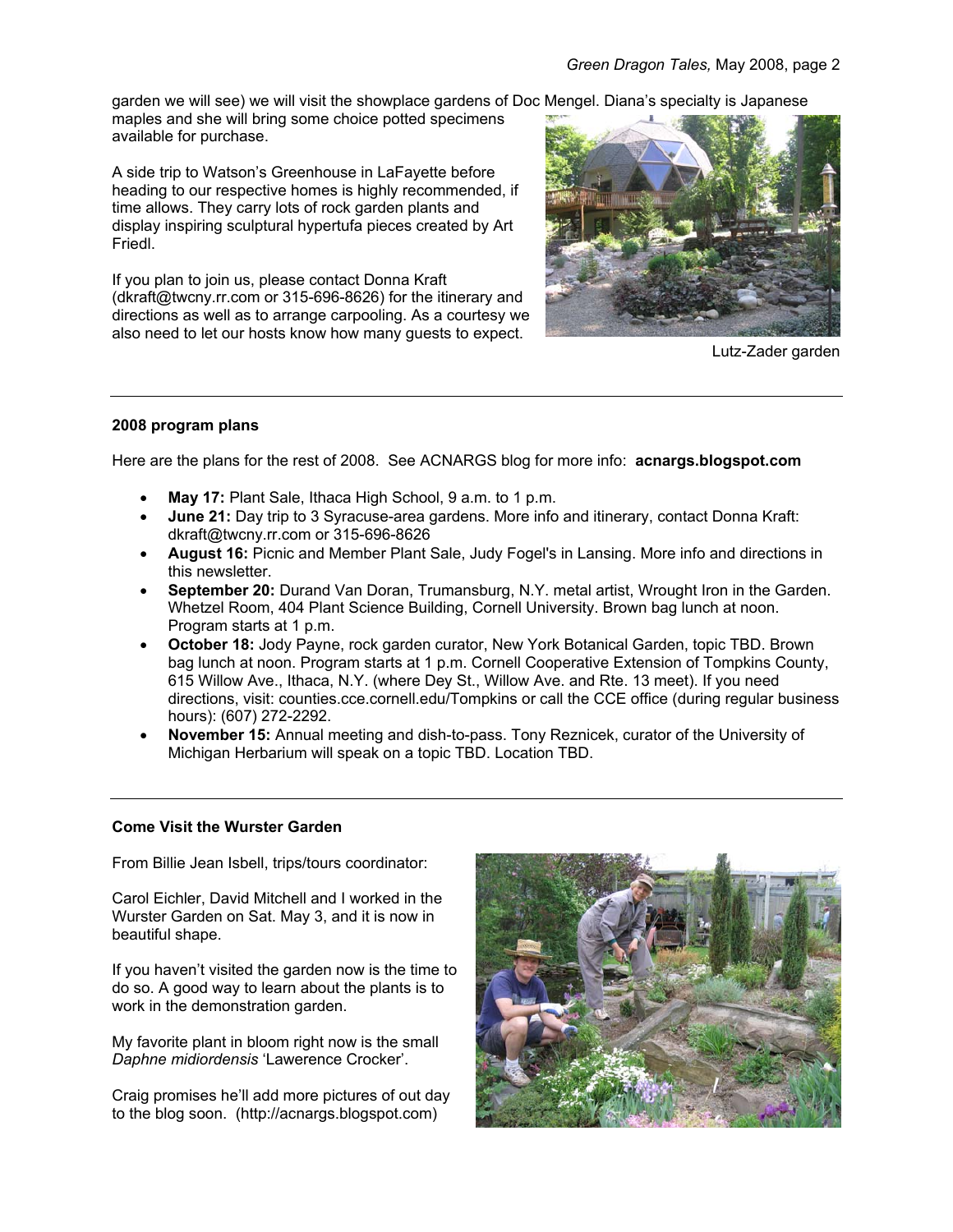## **August 16 Annual Picnic and Member-Only Plant Sale**

Judy Fogel has graciously offered to host our August 16 meeting, which includes as the top order of the day, our very special member-only plant sale, followed by a dish-to-pass and guided garden tour. Mark you calendar now. Our July-August newsletter will have full details. Judy lives in Cayuga Heights and her home offers magnificent views of Cayuga Lake.

You'll have a chance to view Judy's garden earlier in the season since her garden is among those offered by the Garden Conservancy Ithaca Open Days on June 14. Here's what their website (http://gardenconservancy.org/opendays/index.pl) says about her garden:

This is a nine-year-old garden overlooking and sloping toward Cayuga Lake. Conifers, ornamental trees, nut trees and shrubs (many started as saplings), and meadows border the two-acre property. Next to the house are a thyme and flagstone patio, roses and clematis on trellises, shrubs, and flowering trees in the front of the house and flowering plants in containers on the rear patio. An herb garden backs up to a rugosa rose garden which is situated adjacent to a cutting garden. A pergola draped with hops and clematis borders the enclosed potager for vegetables and flowers. The long, mixed-border cottage garden is filled with flowering shrubs, perennials, and annuals. A waterfall behind the mixed border leads to the pond and a burning pit/sitting area which is planted with small trees, grasses, and shrubs. A small wooded area is the site of a future shade garden. Completing the gardens are a small grape arbor and a rock garden.

**Directions:** From Ithaca, go north on Route 13. Take exit for Route 34/East Shore Drive and drive north on Route 34 for 4.4 miles, then turn left onto East Shore Circle. Stay on East Shore Circle for 0.2 mile then turn left onto Teeter Road. After 0.2 mile turn right onto Waterview Circle Road. Number 12 is on left. Please park on street.

#### **From the Chair**

[Right: Carol Eichler, John Gilrein and Billie Jean Isbell at hypertufa workshop.]

Our April19 meeting day dawned as one of the first of the spring that was both warm enough and dry enough to work out in the garden – the sort of day this rock garden chair dreads. Why? I feared your garden and its alluring demands would be far more attractive than attending our talk.

So it was with great surprise (a good thing) that I saw so many people turn up for Hitch Lyman's presentation on snowdrops. It was a near record crowd with many unfamiliar faces, attributed



in part to the current snowdrop "craze" that Hitch mentioned. Of course, the great publicity provided by both the Ithaca Journal and Elmira Star Gazette and other informal word-of-mouth avenues helped to quickly spread the word that we were offering a program by a foremost galanthus grower.

My day proceeded to get even better. Our seedling exchange – and somewhat impromptu ephemerals sale (because technically, they weren't seedling and besides they wouldn't hold until our May sale) offered plants, plants, and more plants galore. Had I realized beforehand the extent of what had been brought in, I probably would have had difficulty focusing on the talk. Thanks to the generosity of our members there were many precious "finds" that will now become part of our envisioned gardens. Yes! It was a great way to kick off the growing season.

Coming soon is the May 17th Garden Fair and Plant Sale at the Ithaca High School. It is our biggest fundraiser of the year and provides the critical funding for speakers. Look for our booth, always situated indoors against the far wall. Set-up begins Friday afternoon and we welcome your plant donations, help with set-up and day-of-sale assistance, and of course, your purchases. Please encourage your garden friends to stop by . . . and to become a member. Remember members receive a 25% discount.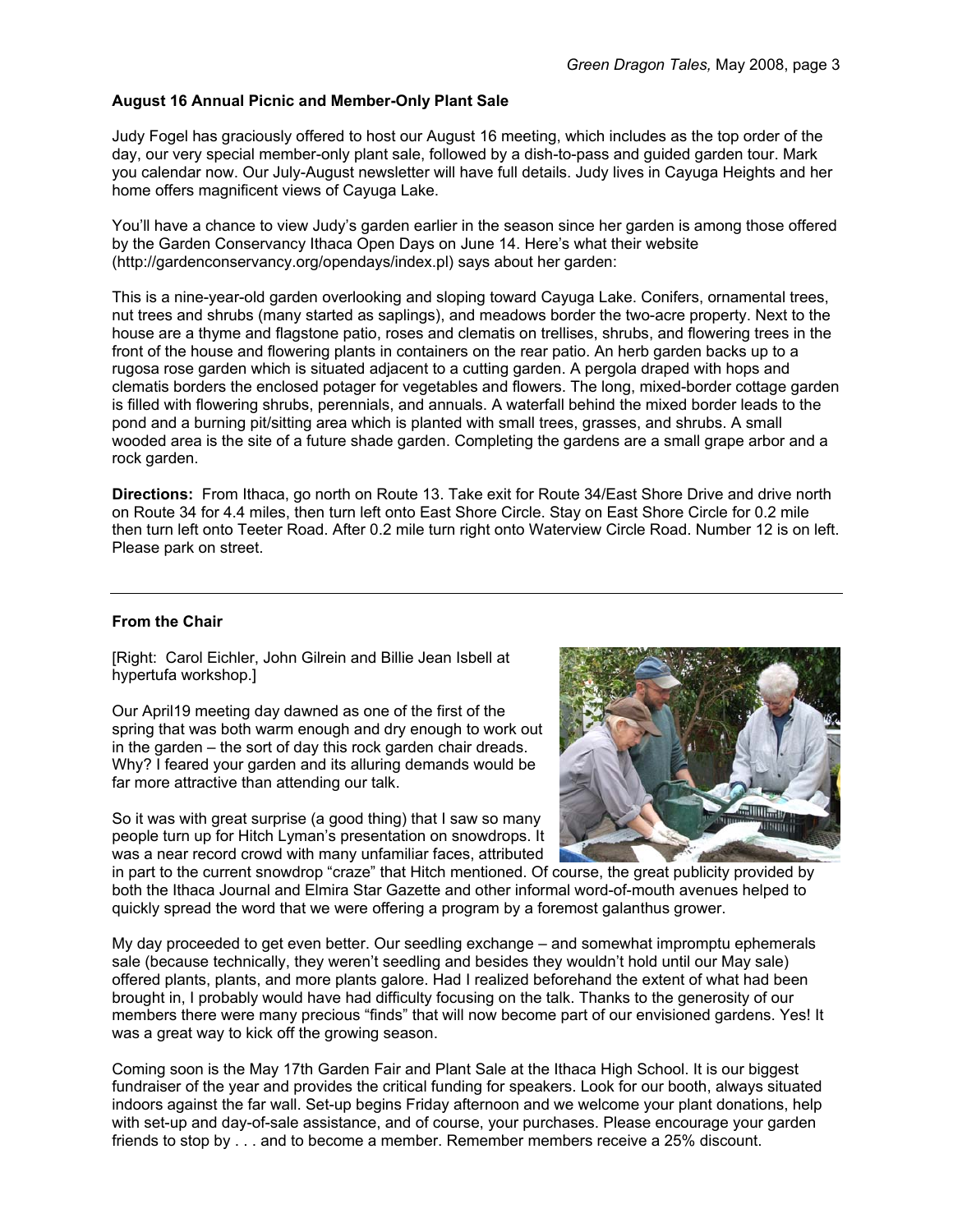Need I remind you that we will not hold another speaker meeting until September 18th, followed by speaker programs in October and November? Besides tending to our own gardens during this apparent hiatus we have scheduled a June 21 day trip to tour gardens in the Syracuse area. Donna Kraft, whose own garden is on the roster, is coordinating this event and this issue contains more information about this fabulous inspirational trip. (See above if you're reading the blog.)

Another activity that the Chapter will be engaged in throughout the summer is the on-going tending of the Wurster Garden. As of this writing there is no scheduled work date so I expect we'll be sending out an email alert when we do. Tom Myers is this year's coordinator. The garden, located at Cooperative Extension's offices at 615 Willow Avenue, should be nearing peak bloom about the time you receive this newsletter so do make a point of stopping by (pulling a few weeds while you're there would be welcomed too).

This will also be your last newsletter until our July-August issue, arriving in time to remind you of our annual picnic and member-only sale on August 16th. Mark your calendar now to save the date because, thanks to you, our members bring such special and unique plants to share. It's a not-to-be-missed event. More information is contained in this newsletter. (Or see above if you're reading the blog.)

So, despite the fact we won't meet for awhile, there's still lots going on. Enjoy the gardening season everyone.

## *Carol Eichler, chair*

## **Warm April brings a Cool May in the Rock Garden**

From member Nari Mistry: In March I wondered whether we could have garden visits in April and I was hoping to lure ACNARGS members with some pictures of early blooms in my rock garden. April started out cold and I gave up the idea.

But then we had those very warm dry sunny days! Plants woke up and many of my little alpines leaped into bloom and were rapidly setting seed, while I worked madly to move and transplant all the mis-sited (non-alpine) plants on my list before they grew too big . Meanwhile, several little draba cushions flowered and faded in a few days. *Pulsatilla haleri* bloomed and went to seed.

*Saxifraga* 'Allendale'



Now with the rain finally helping the season along, there are more flowers coming every day. So I have revived my hope to invite members to stop by any time and look at what's showing. All the *Primulas* are blooming well of course, starting with *P. Juliae* species which started in March and ending with the few named specimens.

We have yellow *Draba siberica* and *Potentilla* nana blooming with blue-flowered *Veronica armena* mats in the background, *Aubrieta* & *Arabis* blooms in purple, red and pink, and *Armeria* cushions are poised to be covered completely in pink. Although the double-flowered *Sanguinum* has come and gone, there are swaths of double white *Anemone nemorosa* and a few delicate violet colored *A.* 'Ginny' and a lot of *A. blanda* still blooming in the shade as well as a *Corydalis flexuosa* (violet-purple). Also a brilliant yellow *Hylomecon japonica*.

Please stop by anytime at 1159 Ellis Hollow Rd., Ithaca. The sunny rock garden is in the side yard on the left (East), the shady garden behind the house. Feel free to walk around. If you want to call, it's 272-7496.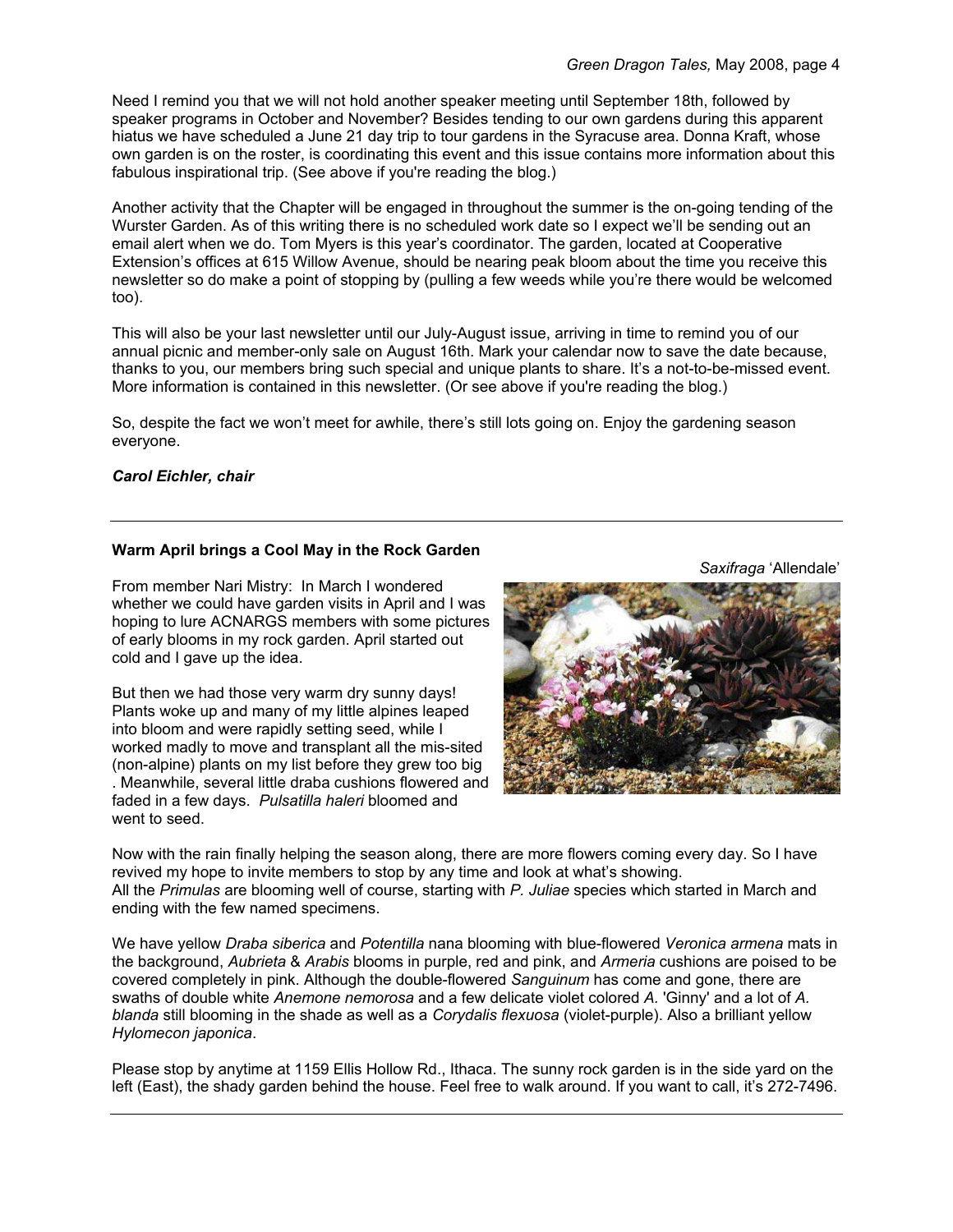#### **News From National: Ottawa Conference and National Meeting**

From Carol Eichler, chair:

With both Eastern and Western Study Weekends now history, NARGS is looking ahead to its 2008 International Rock Garden Plant Conference and National Meeting on June 12-15 in Ottawa carrying the theme One Valley: Five Habitats. The days are filled with field trips to varied habitats from forest to bog to meadow, and by night with lectures. But wait there's more: Enjoy the opportunity to explore many attractions of interest close by, within walking distance of the AGM meeting site at the University of Ottawa in fact.

The conference promises to be stimulating and intense. Among the featured speakers are:

- Allan Donaldson, retired professor of geology, Carleton University, speaking about the geological history of the Ottawa Region.
- Daniel F. Brunton, ecological consultant and field naturalist, whose topic is "Special Ottawa Valley Landscapes: An Armchair Overview."
- On Friday, June 13, Michael Runtz, on the biology faculty of Carleton University, will talk about "Floating Fens and Arid Alvars: Rare and Unusual Habitats of the Ottawa Valley."
- And on Saturday, June 14, Marilyn Light presents a talk titled "An Orchid for Every Habitat: Orchids of Canada's Capital Region."

More information is available on the Ottawa Valley Chapter's website www.ovrghs.ca.

#### **Want to share a ride to Ottawa?**

Member Bill Plummer is looking for folks to share the road to the NARGS national conference June 12-15 in Ottawa:

"I will be driving to the Ottawa meeting passing through Ithaca on the way. Would anyone like to drive with me? There are no single or double dormitory rooms available. However, there is a 2 bedroom suite that goes for \$99. Is there someone who would like the second bedroom and share the cost? Bill Plummer, Painted Post, New York, remmulp@stny.rr.com, 607-962-2640"

#### **Need pavers?**

Billie Jean Isbell has more than 500 pavers looking for a home. They are brick-colored, 'key shaped' (6 inch hexagons with 2-inch square attached), and make an intricate interlocking pattern when installed. Contact Billie Jean if you're interested: bji1@cornell.edu or 607-539-6484.

#### **Plant of the Month Program**

From John Gilrein, plant of the month coordinator:

Through our plant of the month program we hope to expand the horizons of our members, as well as provide appealing plants. We like to coordinate the plant of the month with out speaker's talk when this is possible. When we can't coordinate the plant of the month with the speaker, like last month when our speaker's topic was snowdrops, I try to get something else with appeal. If you have any suggestions about future plants of month, let me know: base\_camp@verizon.net 315-492-0844

Plant of the month will start up again at our September meeting.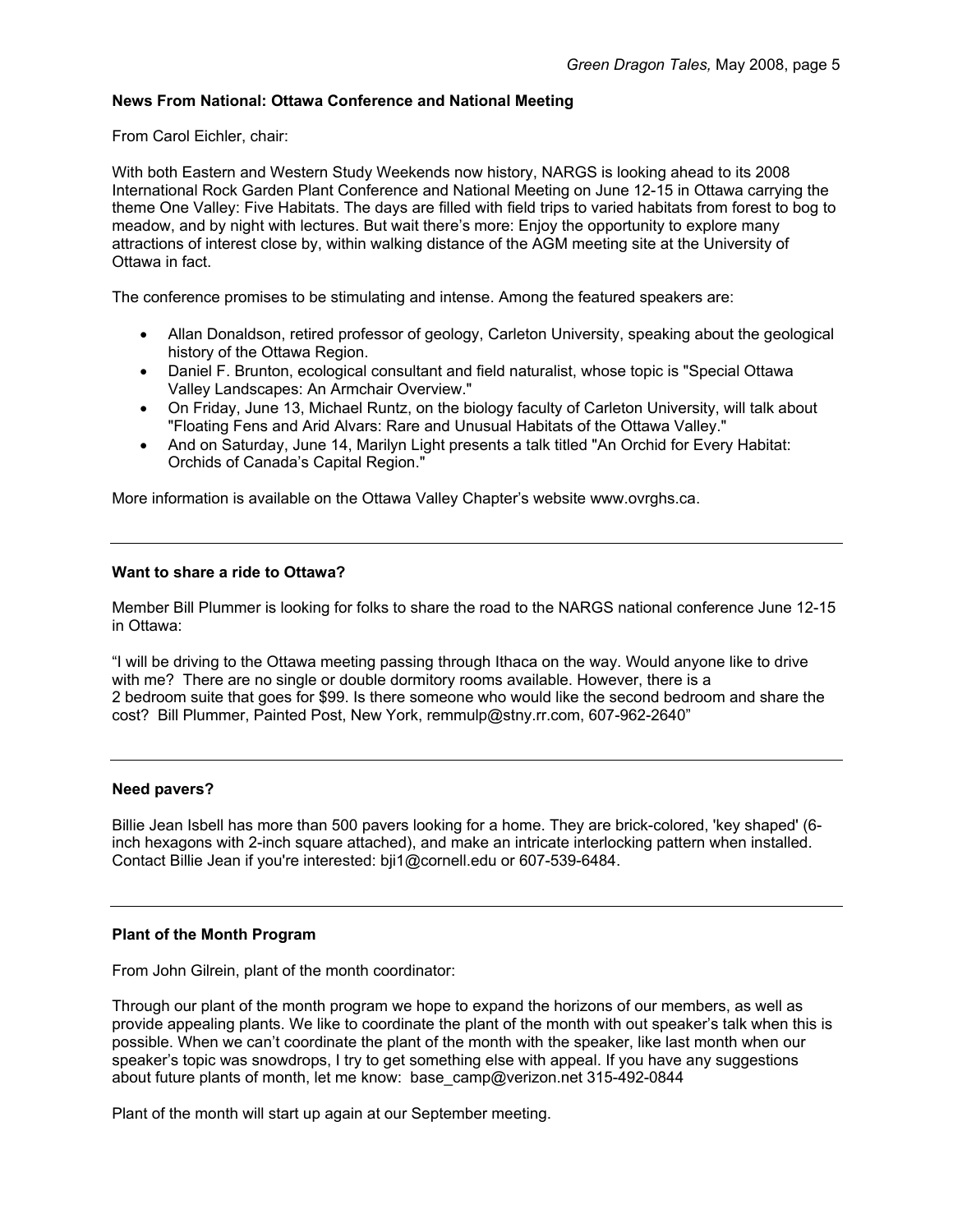## **Garden Conservancy Open Days in Tompkins County and Syracuse**

Details are now available for Garden Conservancy Open Days. Of regional interest:

- June 14, 10:00 am 4:00 pm: Four gardens in Ithaca including Fogel Garden, Barb's Little Acre, Sears Garden and Lion Garden.
- July 12, 10:00 am 4:00 pm: Four more gardens in Ithaca including Gouldin Garden, Jim and Barrs Garden, Daniel W. Krall Garden, and David Watkins Jr. Garden.
- July 13, 10:00 am 4:00 pm: Four Syracuse-area gardens.

For more information and maps visit the Garden Conservancy website: www.gardenconservancy.org

#### **May 17 Spring Garden Fair and Plant Sale**

From ACNARGS member and Tompkins County CCE horticulture educator Pat Curran, here's an overview of the Spring Garden Fair and Plant Sale at Ithaca High School where we have our own table. If you haven't attended before, you really should check it out.

April's flowers are giving way to May showers. Though the summer-like weather in April has made planting tender plants very tempting, the seasonal weather is back and reminds us that the average date of our last spring frost is May 14. One sure sign that spring is really here is the Annual Spring Garden Fair and Plant Sale taking place this year on Saturday, May 17 from 9 am - 1 pm at Ithaca High School. Mark your calendar and plan to attend!

This event is the largest plant sale in central NY and will feature over 50 area plant growers and prominent gardening groups with a huge plant selection. Garden groups include the Tompkins County Master Gardeners, Adirondack Chapter of the North American Rock Garden Society, Finger Lakes Native Plant Society, and Auraca Herbarists. Plants to be featured include flowering annuals, herbs, perennials--many choice selections, rock garden plants, native plants, small flowering shrubs and trees, vegetable transplants, asparagus and raspberries. Everything any gardener could want and more! By coming to the Plant Sale, you are supporting local family greenhouse businesses and garden groups. Local plants, local experts, local color!

Plan to arrive before 9 am if you can, in order to park closer to the action. Sales start promptly at 9 am, and choice plants sometimes sell out fast. Free pH testing by the Master Gardeners (two samples per person limit, please). Consider bringing your wagon so you can pull your purchases around comfortably.

For information about the event, call 607-272-2292.

#### **Other events**

Via Carol Eichler (with thanks to Maria Galetti for some of this information):

- May 11 Rare and Unusual Plant Sale, sponsored by the Friends of the Central Experimental Farm, Ottawa, Canada; http://www.friendsofthefarm.ca/events.htm
- May 17 -18: Trade Secrets A Rare Plant and garden antiques sale and garden tours, Sharon, CT; http://www.tradesecretsct.com
- June 12-15: NARGS National Conference and Meeting, Ottawa Canada, sponsored by the Ottawa Valley Chapter, NARGS (more information forthcoming)